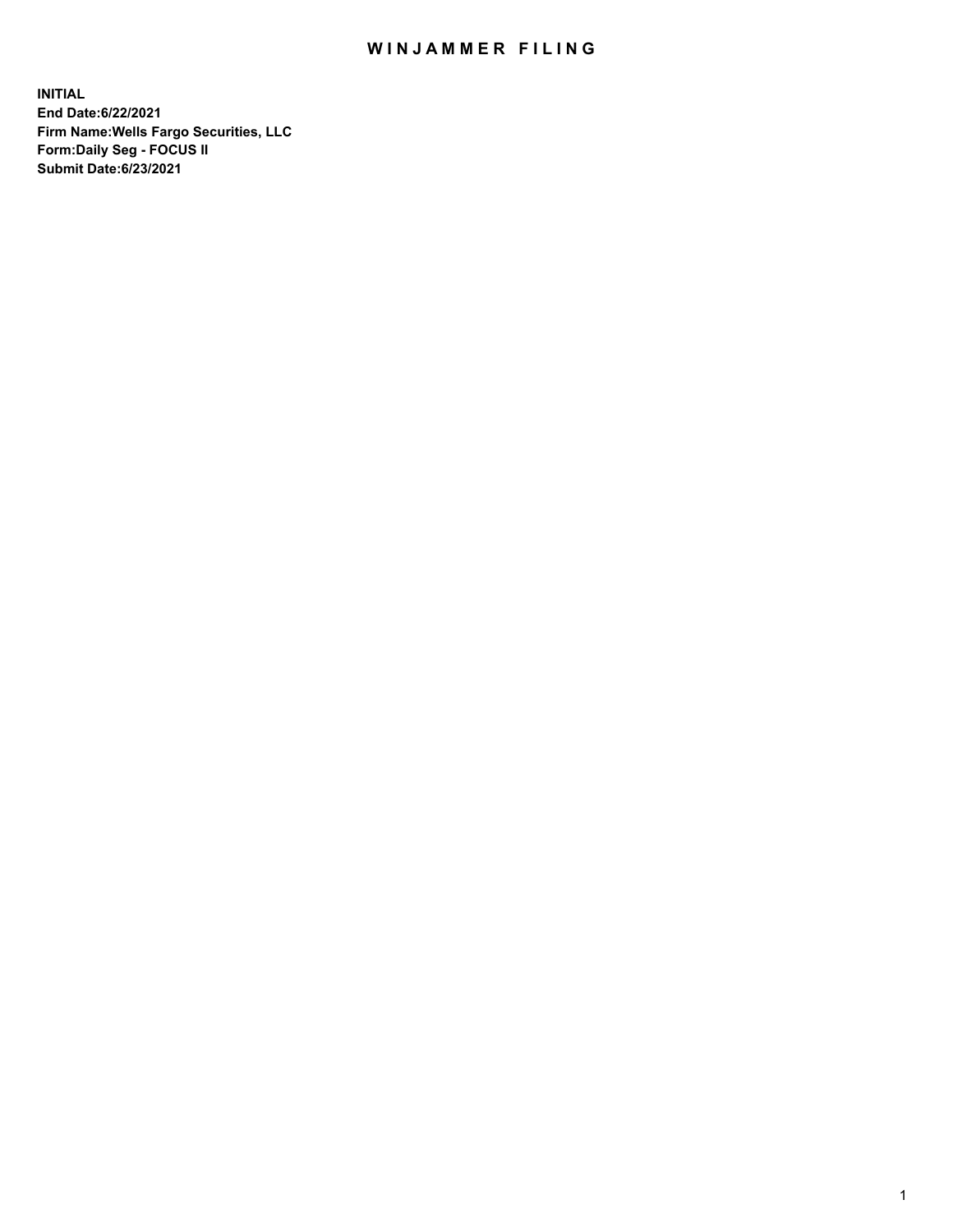**INITIAL End Date:6/22/2021 Firm Name:Wells Fargo Securities, LLC Form:Daily Seg - FOCUS II Submit Date:6/23/2021 Daily Segregation - Cover Page**

| Name of Company                                                                                                                                                                                                                                                                                                                | <b>Wells Fargo Securities LLC</b>                          |
|--------------------------------------------------------------------------------------------------------------------------------------------------------------------------------------------------------------------------------------------------------------------------------------------------------------------------------|------------------------------------------------------------|
| <b>Contact Name</b>                                                                                                                                                                                                                                                                                                            | <b>James Gnall</b>                                         |
| <b>Contact Phone Number</b>                                                                                                                                                                                                                                                                                                    | 917-699-6822                                               |
| <b>Contact Email Address</b>                                                                                                                                                                                                                                                                                                   | james.w.gnall@wellsfargo.com                               |
| FCM's Customer Segregated Funds Residual Interest Target (choose one):<br>a. Minimum dollar amount: ; or<br>b. Minimum percentage of customer segregated funds required:% ; or<br>c. Dollar amount range between: and; or<br>d. Percentage range of customer segregated funds required between: % and %.                       | 270,000,000<br><u>0</u><br><u>00</u><br>0 <sub>0</sub>     |
| FCM's Customer Secured Amount Funds Residual Interest Target (choose one):<br>a. Minimum dollar amount: ; or<br>b. Minimum percentage of customer secured funds required:% ; or<br>c. Dollar amount range between: and; or<br>d. Percentage range of customer secured funds required between: % and %.                         | 40,000,000<br><u>0</u><br>0 <sub>0</sub><br>0 <sub>0</sub> |
| FCM's Cleared Swaps Customer Collateral Residual Interest Target (choose one):<br>a. Minimum dollar amount: ; or<br>b. Minimum percentage of cleared swaps customer collateral required:% ; or<br>c. Dollar amount range between: and; or<br>d. Percentage range of cleared swaps customer collateral required between:% and%. | 375,000,000<br><u>0</u><br>00<br><u>00</u>                 |

Attach supporting documents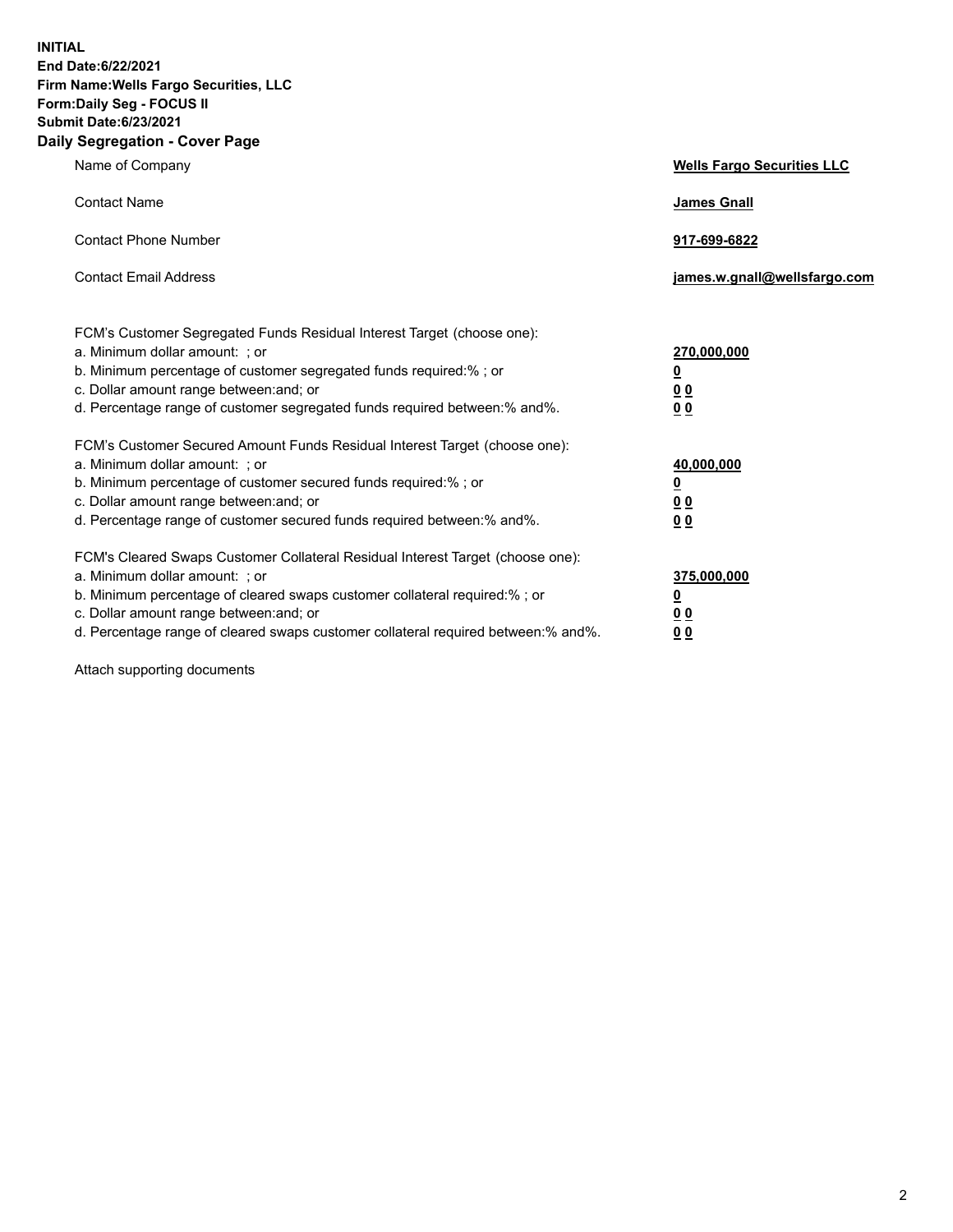**INITIAL End Date:6/22/2021 Firm Name:Wells Fargo Securities, LLC Form:Daily Seg - FOCUS II Submit Date:6/23/2021**

## **Daily Segregation - Secured Amounts**

|    | Foreign Futures and Foreign Options Secured Amounts                                         |                                   |
|----|---------------------------------------------------------------------------------------------|-----------------------------------|
|    | Amount required to be set aside pursuant to law, rule or regulation of a foreign            | $0$ [7305]                        |
|    | government or a rule of a self-regulatory organization authorized thereunder                |                                   |
| 1. | Net ledger balance - Foreign Futures and Foreign Option Trading - All Customers             |                                   |
|    | A. Cash                                                                                     | 260,948,678 [7315]                |
|    | B. Securities (at market)                                                                   | 211,508,237 [7317]                |
| 2. | Net unrealized profit (loss) in open futures contracts traded on a foreign board of trade   | -12,260,334 [7325]                |
| 3. | Exchange traded options                                                                     |                                   |
|    | a. Market value of open option contracts purchased on a foreign board of trade              | 28 [7335]                         |
|    | b. Market value of open contracts granted (sold) on a foreign board of trade                | $-15,962$ [7337]                  |
| 4. | Net equity (deficit) (add lines 1. 2. and 3.)                                               | 460,180,647 [7345]                |
| 5. | Account liquidating to a deficit and account with a debit balances - gross amount           | 6,913,679 [7351]                  |
|    | Less: amount offset by customer owned securities                                            | -6,912,271 [7352] 1,408 [7354]    |
| 6. | Amount required to be set aside as the secured amount - Net Liquidating Equity              | 460,182,055 [7355]                |
|    | Method (add lines 4 and 5)                                                                  |                                   |
| 7. | Greater of amount required to be set aside pursuant to foreign jurisdiction (above) or line | 460,182,055 [7360]                |
|    | 6.                                                                                          |                                   |
|    | FUNDS DEPOSITED IN SEPARATE REGULATION 30.7 ACCOUNTS                                        |                                   |
| 1. | Cash in banks                                                                               |                                   |
|    | A. Banks located in the United States                                                       | 79,693,077 [7500]                 |
|    | B. Other banks qualified under Regulation 30.7                                              | 47,851,266 [7520] 127,544,343     |
|    |                                                                                             | [7530]                            |
| 2. | <b>Securities</b>                                                                           |                                   |
|    | A. In safekeeping with banks located in the United States                                   | 108,770,164 [7540]                |
|    | B. In safekeeping with other banks qualified under Regulation 30.7                          | 0 [7560] 108,770,164 [7570]       |
| 3. | Equities with registered futures commission merchants                                       |                                   |
|    | A. Cash                                                                                     | 50,428,139 [7580]                 |
|    | <b>B.</b> Securities                                                                        | 107,742,669 [7590]                |
|    | C. Unrealized gain (loss) on open futures contracts                                         | -22,018,736 [7600]                |
|    | D. Value of long option contracts                                                           | 28 [7610]                         |
|    | E. Value of short option contracts                                                          | -15,962 [7615] 136,136,138 [7620] |
| 4. | Amounts held by clearing organizations of foreign boards of trade                           |                                   |
|    | A. Cash                                                                                     | $0$ [7640]                        |
|    | <b>B.</b> Securities                                                                        | $0$ [7650]                        |
|    | C. Amount due to (from) clearing organization - daily variation                             | $0$ [7660]                        |
|    | D. Value of long option contracts                                                           | $0$ [7670]                        |
|    | E. Value of short option contracts                                                          | 0 [7675] 0 [7680]                 |
| 5. | Amounts held by members of foreign boards of trade                                          |                                   |
|    | A. Cash                                                                                     | -3,264,798 [7700]                 |
|    | <b>B.</b> Securities                                                                        | 215,126,954 [7710]                |
|    | C. Unrealized gain (loss) on open futures contracts                                         | 6,124,946 [7720]                  |
|    | D. Value of long option contracts                                                           | $0$ [7730]                        |
|    | E. Value of short option contracts                                                          | 0 [7735] 217,987,102 [7740]       |
| 6. | Amounts with other depositories designated by a foreign board of trade                      | $0$ [7760]                        |
| 7. | Segregated funds on hand                                                                    | $0$ [7765]                        |
| 8. | Total funds in separate section 30.7 accounts                                               | 590,437,747 [7770]                |
| 9. | Excess (deficiency) Set Aside for Secured Amount (subtract line 7 Secured Statement         | 130,255,692 [7380]                |
|    | Page 1 from Line 8)                                                                         |                                   |

- 10. Management Target Amount for Excess funds in separate section 30.7 accounts **40,000,000** [7780]
- 11. Excess (deficiency) funds in separate 30.7 accounts over (under) Management Target **90,255,692** [7785]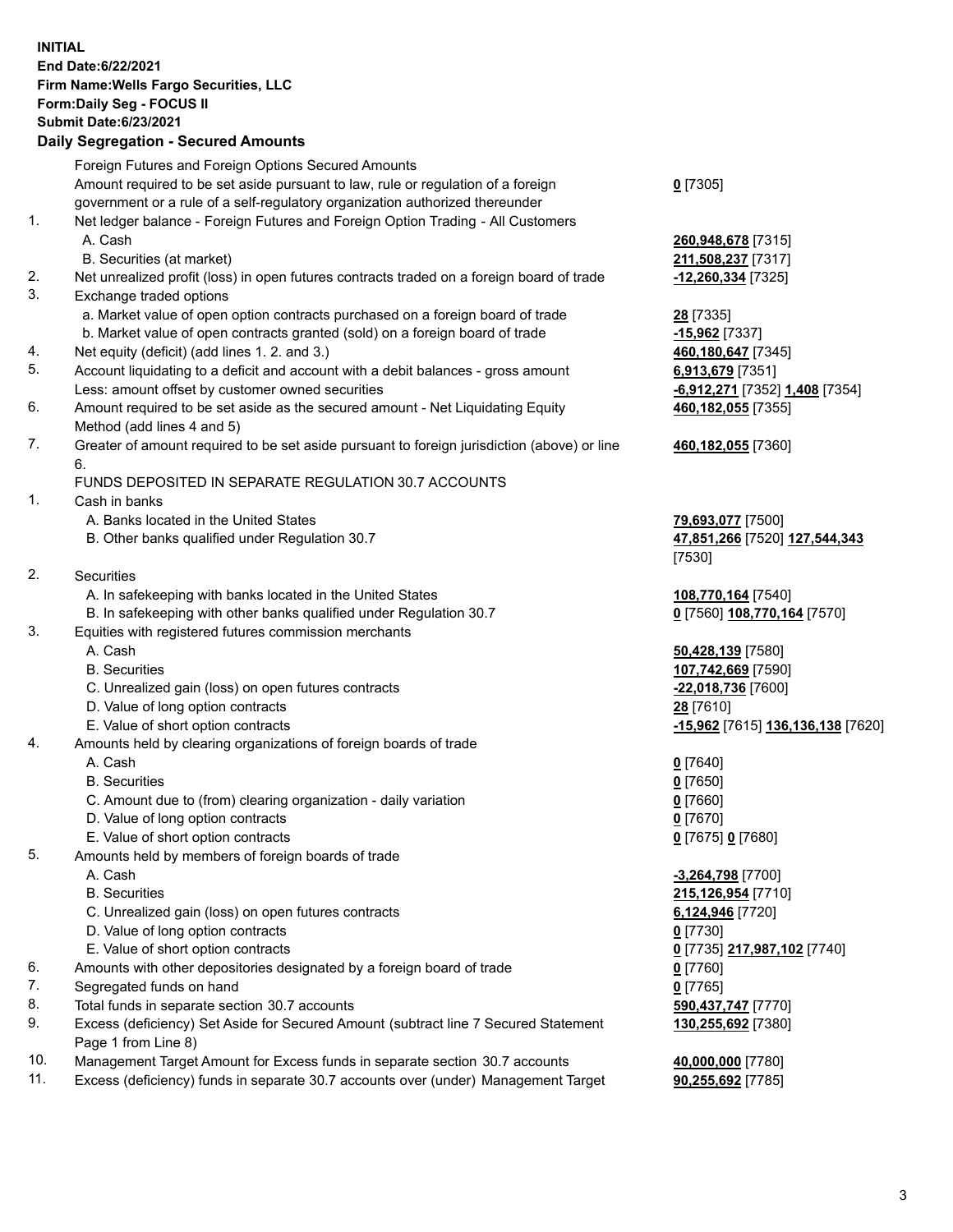**INITIAL End Date:6/22/2021 Firm Name:Wells Fargo Securities, LLC Form:Daily Seg - FOCUS II Submit Date:6/23/2021 Daily Segregation - Segregation Statement** SEGREGATION REQUIREMENTS(Section 4d(2) of the CEAct) 1. Net ledger balance A. Cash **3,419,124,494** [7010] B. Securities (at market) **1,937,139,804** [7020] 2. Net unrealized profit (loss) in open futures contracts traded on a contract market **-617,311,180** [7030] 3. Exchange traded options A. Add market value of open option contracts purchased on a contract market **865,485,993** [7032] B. Deduct market value of open option contracts granted (sold) on a contract market **-966,648,461** [7033] 4. Net equity (deficit) (add lines 1, 2 and 3) **4,637,790,650** [7040] 5. Accounts liquidating to a deficit and accounts with debit balances - gross amount **82,381,163** [7045] Less: amount offset by customer securities **-82,381,121** [7047] **42** [7050] 6. Amount required to be segregated (add lines 4 and 5) **4,637,790,692** [7060] FUNDS IN SEGREGATED ACCOUNTS 7. Deposited in segregated funds bank accounts A. Cash **204,939,398** [7070] B. Securities representing investments of customers' funds (at market) **115,002,576** [7080] C. Securities held for particular customers or option customers in lieu of cash (at market) **778,265,845** [7090] 8. Margins on deposit with derivatives clearing organizations of contract markets A. Cash **1,685,132,622** [7100] B. Securities representing investments of customers' funds (at market) **1,275,186,679** [7110] C. Securities held for particular customers or option customers in lieu of cash (at market) **1,158,873,959** [7120] 9. Net settlement from (to) derivatives clearing organizations of contract markets **20,851,504** [7130] 10. Exchange traded options A. Value of open long option contracts **865,485,993** [7132] B. Value of open short option contracts **-966,648,461** [7133] 11. Net equities with other FCMs A. Net liquidating equity **0** [7140] B. Securities representing investments of customers' funds (at market) **0** [7160] C. Securities held for particular customers or option customers in lieu of cash (at market) **0** [7170] 12. Segregated funds on hand **0** [7150] 13. Total amount in segregation (add lines 7 through 12) **5,137,090,115** [7180] 14. Excess (deficiency) funds in segregation (subtract line 6 from line 13) **499,299,423** [7190] 15. Management Target Amount for Excess funds in segregation **270,000,000** [7194] 16. Excess (deficiency) funds in segregation over (under) Management Target Amount **229,299,423** [7198]

Excess